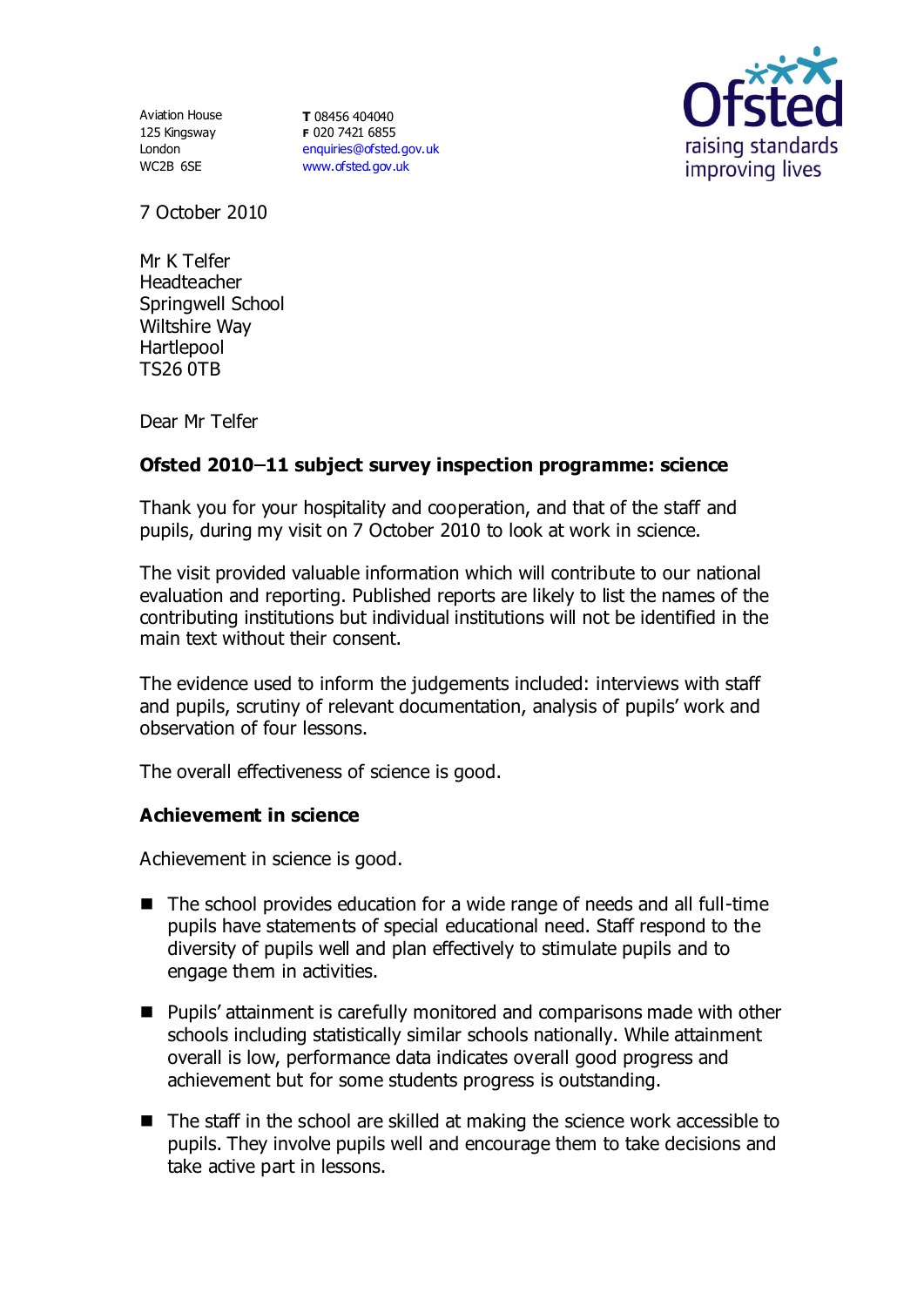$\blacksquare$  Pupils apply themselves well, are happy to be actively involved and show enjoyment of the science work. They are willing to have a go at activities and at answering teachers' questions.

# **Quality of teaching in science**

The quality of teaching in science is good.

- Teachers are skilled at engaging pupils. There is clearly a belief that pupils should be as active as possible and inactivity is challenged appropriately.
- Teachers' planning is of high quality. It is modified in response to good evaluation of the progress individuals are making.
- Formative assessment is carried out in line with the school's marking policy and teachers write constructive comments in pupils' books. Teachers give good oral feedback to pupils to help them to improve.
- The relationships between pupils and staff are very positive. There are clearly high levels of trust by pupils and teachers show great care and respect for pupils.
- $\blacksquare$  In constructing its assessment strategy the school is using agreed measures of performance and materials that allow the progress of pupils in science to be evaluated.
- ICT is used in a range of ways to promote effective learning. This involves not only educational programmes on computers that pupils use but also the skilled use of interactive whiteboard technology by teachers.

## **Quality of the curriculum in science**

The quality of the curriculum in science is good.

- There is a good detailed scheme of work throughout the school. This has been recently reviewed to ensure the coverage of the National Curriculum in science.
- $\blacksquare$  The curriculum has a model that is based on a six unit rolling programme of themes which are well matched to the needs of the mixed age classes and mixed learning needs of pupils.
- Great effort has gone into making these themes and the work involved relevant and challenging for pupils. The ideas and themes involved provide engaging contexts for pupils' work.
- The resulting curriculum gives a broad and balanced experience of science with no area left out. Scientific enquiry is a significant component of all the work, helping with pupils' skill development and securing their science knowledge and understanding.
- $\blacksquare$  The curriculum is enriched by a good range of visitors to the school and visits by pupils to sites outside school. The visits are purposeful and